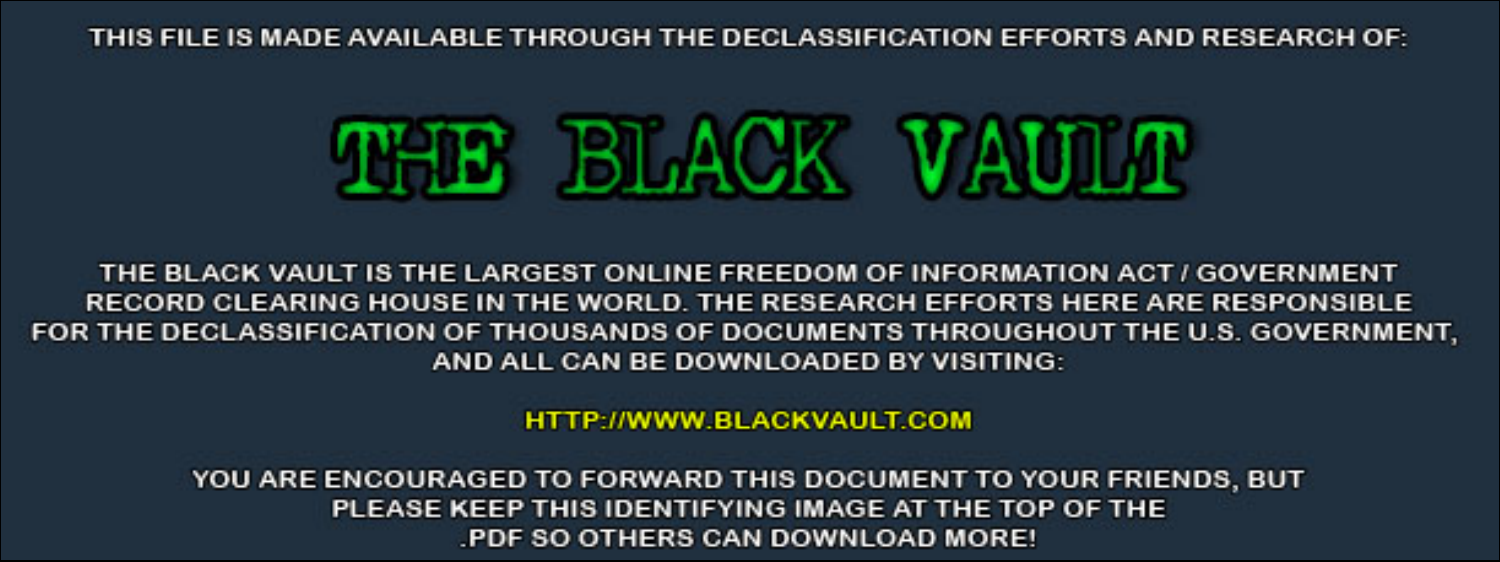**SECRET X** 

## **Cryptologic Almanac 50th Anniversary Series**

## **Dorothy Toplitzky Blum: A Pioneer Computer Scientist**

(U) Considered one of the most outstanding women of her time in the federal government, Dorothy Toplitzky Blum significantly changed the way NSA did cryptanalysis. As a technical expert, she was a pioneer in the use of computers to manipulate and automatically process data. Later, as a manager, she showed a great deal of empathy for her subordinates and worked to enhance the careers of everyone in her organization, no matter how junior. Those who recall Dottie Blum usually mention her sincere interest in people even before her technical gifts.

(U) Blum was born in New York City in 1924. After earning a bachelor's degree from Brooklyn College, she joined the Army's wartime cryptologic organization in 1944. She remained in the codebreaking business after the war, moving to the Armed Forces Security Agency and then to NSA as the U.S. cryptologic organization evolved.

 $\frac{\sqrt{5}}{5}$  NSA in the 1950s had already made a significant investment in machines to assist in data analysis. By this time, Blum's professional interests had expanded from traditional cryptanalysis into adapting computer technology for cryptanalytic applications. During the 1950s, she was a member of the organization that was tasked to "keep abreast of the latest advances in the field of computing," both in hardware and software. She also was responsible for recommending the application of these technologies to COMINT. Blum significantly contributed to this goal.

(8) She was involved with the development of what we would now call special-purpose devices,

She was

aware of the computer language FORTRAN at least three years before it became publicly available in 1957. She was one of the pioneers in writing computer software at NSA and during the mid-1950s led the effort to recruit Agency employees to learn how to program cryptanalytic techniques.

(U) Blum continued in the computer science field for the rest of her career at NSA, significantly shaping the architecture of computer systems and automation of processes at the Agency. She was appointed chief of  $C7$ , the Computer Operations Organization, in

> Approved for Release by NSA or D3-05-2010, FOIA Case # 53679

(b) (1) (b) (3)-50 USC 403 (b) (3)-18 USC 798  $(b)$  (3)  $-P.L. 86-36$